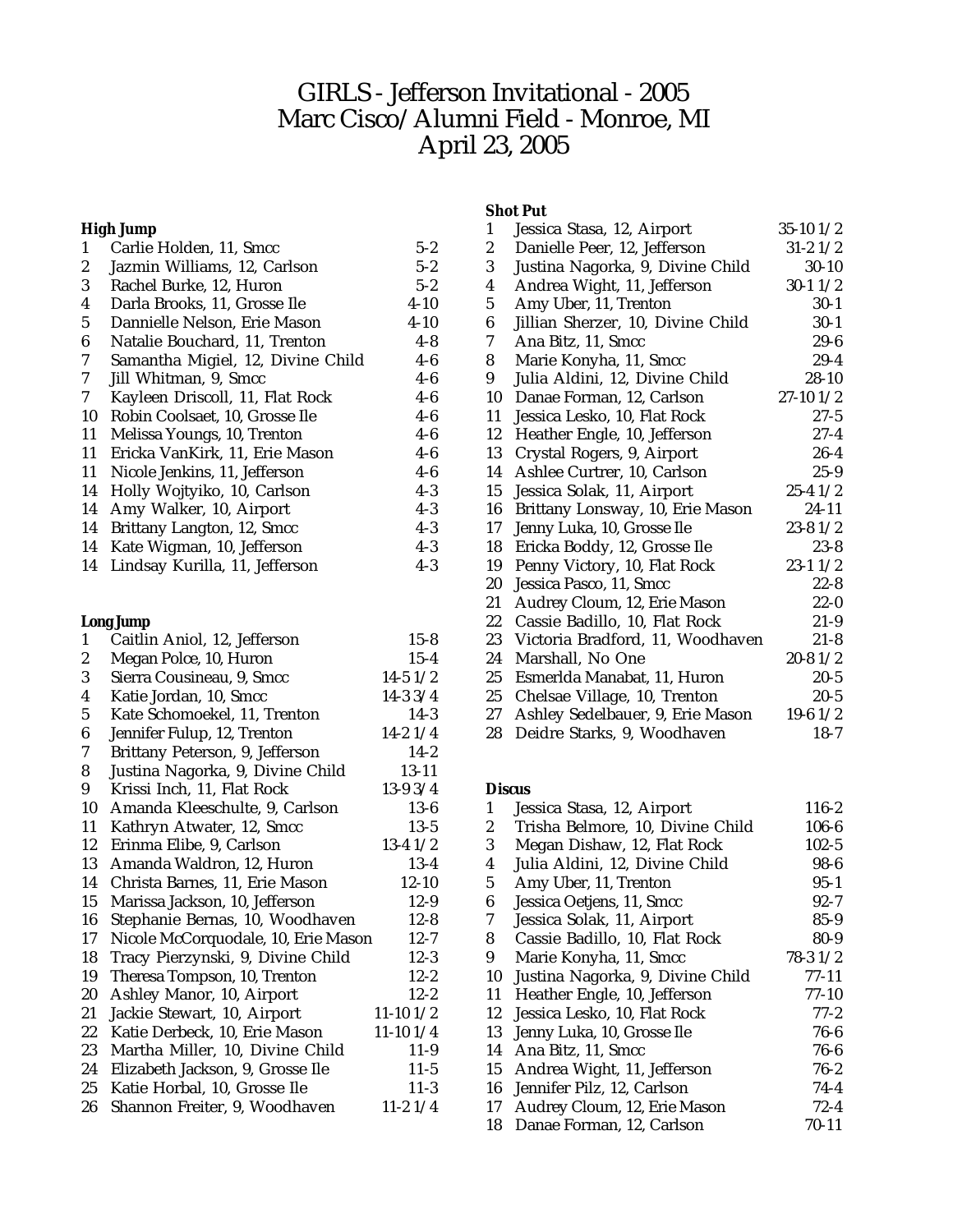| 19 | Danielle Peer, 12, Jefferson         | 70-8          |
|----|--------------------------------------|---------------|
| 20 | Amanda Rogers, 10, Airport           | $70-5$        |
| 21 | Ericka Boddy, 12, Grosse Ile         | $68 - 8$      |
| 22 | Ashley Allor, 12, Erie Mason         | $68 - 0$      |
| 23 | Deidre Starks, 9, Woodhaven          | $65 - 7$      |
| 24 | Lindsey Marshall, 9, Woodhaven       | $64-1$        |
| 25 | Victoria Bradford, 11, Woodhaven     | $61 - 21/2$   |
| 26 | Jessica Parker, 12, Erie Mason       | $60 - 41/2$   |
| 27 | Stephenie Esterline, 10, Grosse Ile  | $51-10$ $1/2$ |
| 28 | Sarah Harrington, 10, Carlson        | $48 - 71/2$   |
| 29 | Esmerlda Manabat, 11, Huron          | $44 - 11$     |
|    |                                      |               |
|    | 3200m Relay                          |               |
|    | Iefferson (Ieff 800, Ieff 800, 1, 1) | 1በ·በ7 የ       |

| 10:17.0 |
|---------|
|         |
| 10:23.7 |
| 10:41.6 |
| 10:54.0 |
| 10:59.0 |
| 11:11.2 |
| 11:40.0 |
|         |

|   | 8 Carlson | 11:40.0 |
|---|-----------|---------|
| 9 | Airport   | 11:40.8 |

### **100m High Hurdles**

|                  | Round 1, Heat 1                      |       |
|------------------|--------------------------------------|-------|
| 1                | Jazmin Williams, 12, Carlson         | 15.9q |
| $\boldsymbol{2}$ | Trisha Bussell, 11, Huron            | 18.0q |
| 3                | Laura Hammer, 11, Woodhaven          | 18.5q |
| 4                | Amanda Charney, 12, Grosse Ile       | 20.2q |
| $\overline{5}$   | Samantha Merritt, 10, Erie Mason     | 21.6  |
| 6                | Tori Ebli, 11, Smcc                  | 22.0  |
|                  | Round 1, Heat 2                      |       |
| 1                | Jennifer Fulup, 12, Trenton          | 18.3q |
| $\boldsymbol{2}$ | Shauna Harmon, 9, Erie Mason         | 18.4q |
| 3                | Alica Hooten, 9, Airport             | 18.7q |
| 4                | Martha Miller, 10, Divine Child      | 19.4q |
| $\overline{5}$   | Hillary Schmitz, 10, Jefferson       | 19.9  |
| 6                | Lauren Smith, 10, Smcc               | 20.2  |
| 7                | Stephani Walker, 10, Carlson         | 20.6  |
|                  | Round 1, Heat 3                      |       |
| $\mathbf{1}$     | Caitlin Aniol, 12, Jefferson         | 16.6q |
| $\boldsymbol{2}$ | Darla Brooks, 11, Grosse Ile         | 17.4q |
| 3                | Krissi Inch, 11, Flat Rock           | 19.3q |
| 4                | Lauren Wynn, 9, Trenton              | 20.4q |
| 5                | Christa Rademacher, 11, Divine Child | 20.5  |
| 6                | Renne, Airport                       | 20.8  |
|                  | Round 1, Heat 4                      |       |
| $\mathbf{1}$     | Haley Stein, 9, Smcc                 | 18.3q |
| 2                | Hannah Reaume, 10, Flat Rock         | 19.6q |
| 3                | Aryn Chinavare, 12, Airport          | 19.7q |
| 4                | Crystal Diaz, 9, Woodhaven           | 20.2q |
| 5                | Brittany Aniol, 9, Jefferson         | 21.1  |
|                  | Round 2, Heat 1                      |       |
| 1                | Jazmin Williams, 12, Carlson         | 16.1q |
| $\overline{c}$   | Darla Brooks, 11, Grosse Ile         | 16.8q |

| Haley Stein, 9, Smcc            | 17.9q                                                  |
|---------------------------------|--------------------------------------------------------|
| Laura Hammer, 11, Woodhaven     | 18.3q                                                  |
| Hannah Reaume, 10, Flat Rock    | 18.7                                                   |
| Martha Miller, 10, Divine Child | 19.2                                                   |
|                                 | 19.5                                                   |
|                                 | 20.4                                                   |
| Round 2, Heat 2                 |                                                        |
| Caitlin Aniol, 12, Jefferson    | 16.6q                                                  |
| Alica Hooten, 9, Airport        | 17.6q                                                  |
| Trisha Bussell, 11, Huron       | 18.2q                                                  |
| Jennifer Fulup, 12, Trenton     | 18.6q                                                  |
| Shauna Harmon, 9, Erie Mason    | 18.7                                                   |
| Krissi Inch, 11, Flat Rock      | 19.6                                                   |
| Crystal Diaz, 9, Woodhaven      | 19.9                                                   |
| Amanda Charney, 12, Grosse Ile  | 20.2                                                   |
| Final                           |                                                        |
| Jazmin Williams, 12, Carlson    | 15.3                                                   |
| Caitlin Aniol, 12, Jefferson    | 16.0                                                   |
| Darla Brooks, 11, Grosse Ile    | 17.0                                                   |
| Alica Hooten, 9, Airport        | 17.2                                                   |
| Trisha Bussell, 11, Huron       | 17.7                                                   |
| Haley Stein, 9, Smcc            | 17.8                                                   |
| Laura Hammer, 11, Woodhaven     | 18.2                                                   |
| Jennifer Fulup, 12, Trenton     | 25.0                                                   |
|                                 | Aryn Chinavare, 12, Airport<br>Lauren Wynn, 9, Trenton |

#### **100m Dash**

# Round 1, Heat 1

| 1              | Jenni Neville, 10, Divine Child  | 13.5q |
|----------------|----------------------------------|-------|
| 2              | Jessica LaPan, 12, Erie Mason    | 13.6q |
| 3              | Colleen Cameron, 12, Grosse Ile  | 13.7q |
| 4              | Kim Bondy, 10, Flat Rock         | 13.9q |
| 5              | Angel Carey, 9, Woodhaven        | 14.2  |
| 6              | Theresa Thomson, 10, Trenton     | 14.2  |
|                | Round 1, Heat 2                  |       |
| 1              | Cristina Pecci, 10, Divine Child | 13.2q |
| 2              | Krista Chinavare, 10, Jefferson  | 14.0q |
| 3              | Jasmine McDaniel, 9, Flat Rock   | 14.1q |
| 4              | Catherine Carter, 9, Trenton     | 14.5q |
| $\overline{5}$ | Latrina Hill, 9, Woodhaven       | 14.7  |
| 6              | Ashley Cunningham, 9, Erie Mason | 14.9  |
|                | Sierra Cousineau, 9, Smcc        | DQ    |
|                | Round 1, Heat 3                  |       |
| 1              | Katie McAbier, 12, Jefferson     | 13.3q |
| 2              | Amanda Kleeschulte, 9, Carlson   | 13.3q |
| 3              | Natasha Wilson, 12, Airport      | 13.7q |
| 4              | Felisa Barnes, 9, Erie Mason     | 13.9q |
| 5              | Laura Swan, 9, Smcc              | 14.2  |
| 6              | Angela Voutsos, 10, Divine Child | 14.2  |
|                | Round 1, Heat 4                  |       |
| 1              | Jocelyn Cranford, 11, Woodhaven  | 13.7q |
| 2              | Jill Whitman, 9, Smcc            | 13.8q |
| 3              | Marissa Jackson, 10, Jefferson   | 13.9q |
| 4              | Emily Vejers, 9, Airport         | 14.3q |
| $\overline{5}$ | Kate Schomoekel, 11, Trenton     | 14.7  |
| 6              | Brittany Johnson, 10, Carlson    | 14.7  |
|                |                                  |       |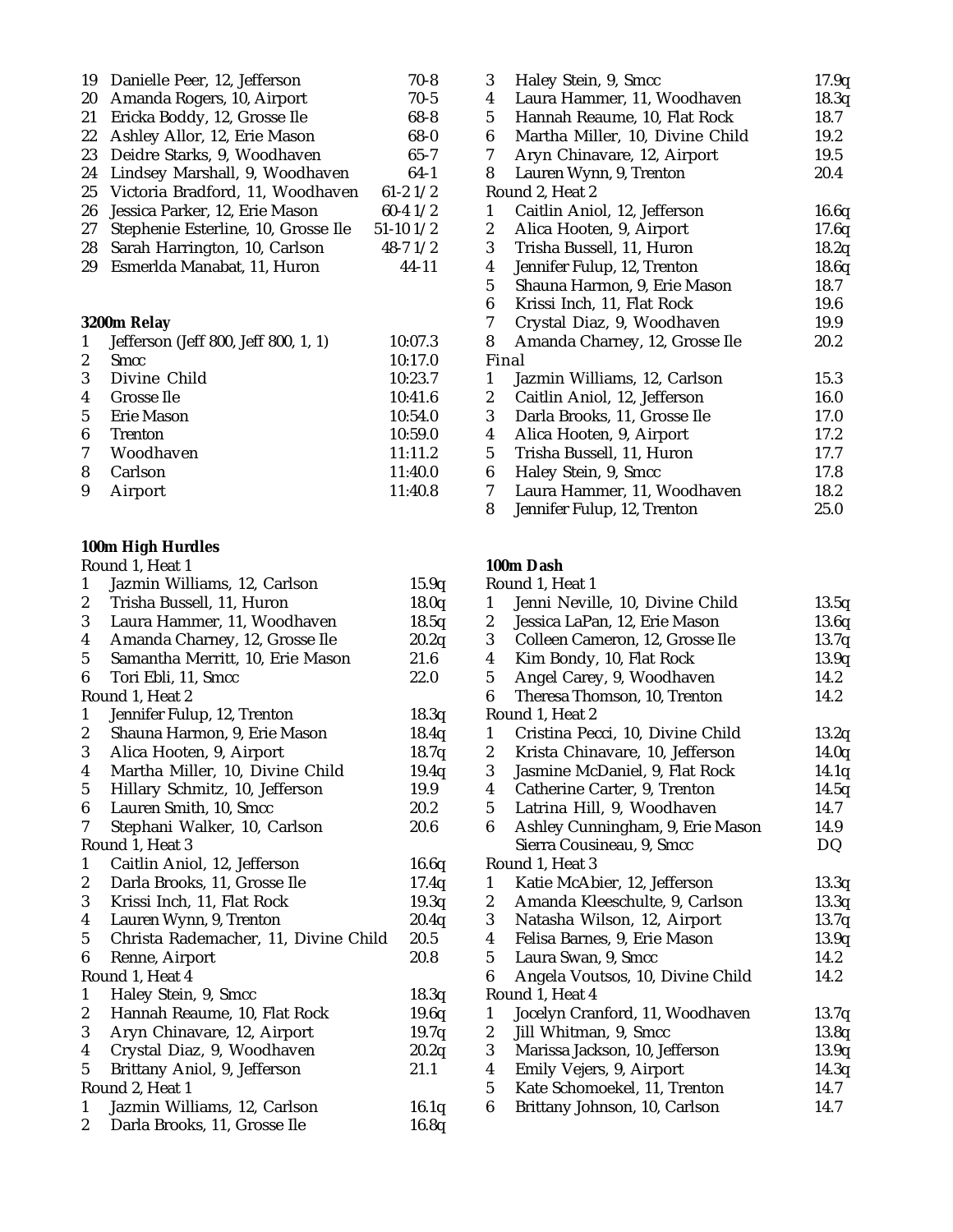|                  | Round 2, Heat 1                  |       |
|------------------|----------------------------------|-------|
| $\mathbf{1}$     | Amanda Kleeschulte, 9, Carlson   | 13.4q |
| $\boldsymbol{2}$ | Cristina Pecci, 10, Divine Child | 13.4q |
| 3                | Jocelyn Cranford, 11, Woodhaven  | 13.7q |
| 4                | Krista Chinavare, 10, Jefferson  | 13.8q |
| 5                | Colleen Cameron, 12, Grosse Ile  | 13.8  |
| 6                | Kim Bondy, 10, Flat Rock         | 13.9  |
| 7                | Jasmine McDaniel, 9, Flat Rock   | 14.0  |
| 8                | Catherine Carter, 9, Trenton     | 14.6  |
|                  | Round 2, Heat 2                  |       |
| 1                | Katie McAbier, 12, Jefferson     | 13.4q |
| $\boldsymbol{2}$ | Jenni Neville, 10, Divine Child  | 13.4q |
| 3                | Jessica LaPan, 12, Erie Mason    | 13.6q |
| 4                | Jill Whitman, 9, Smcc            | 13.8q |
| $5\phantom{.0}$  | Marissa Jackson, 10, Jefferson   | 13.8  |
| 6                | Natasha Wilson, 12, Airport      | 13.9  |
| 7                | Felisa Barnes, 9, Erie Mason     | 14.0  |
| 8                | Emily Vejers, 9, Airport         | 14.5  |
|                  | Final                            |       |
| $\mathbf{1}$     | Jenni Neville, 10, Divine Child  | 12.7  |
| $\boldsymbol{2}$ | Katie McAbier, 12, Jefferson     | 13.0  |
| 3                | Cristina Pecci, 10, Divine Child | 13.0  |
| 4                | Amanda Kleeschulte, 9, Carlson   | 13.3  |
| $\mathbf 5$      | Jessica LaPan, 12, Erie Mason    | 13.5  |
| 6                | Krista Chinavare, 10, Jefferson  | 13.5  |
| 7                | Jill Whitman, 9, Smcc            | 13.5  |
| 8                | Jocelyn Cranford, 11, Woodhaven  | 13.8  |

#### **800m Relay**

|    | Divine Child                         | 1:52.0 |
|----|--------------------------------------|--------|
| 2  | Jefferson (Jeff 800, Jeff 800, 1, 1) | 1:52.2 |
| 3  | Airport                              | 1:54.2 |
| 4  | Carlson                              | 1:56.0 |
| 5  | Smcc                                 | 1:56.5 |
| 6  | Erie Mason                           | 1:57.9 |
| 7  | <b>Flat Rock</b>                     | 1:58.8 |
| 8  | <b>Trenton</b>                       | 2:00.7 |
| 9  | Woodhaven                            | 2:02.3 |
| 10 | Grosse Ile                           | 2:05.3 |
|    |                                      |        |

#### **1600m Run**

| 1  | Alicia Hoffman, 12, Jefferson   | 5:15.1  |
|----|---------------------------------|---------|
| 2  | Bekah Smeltzer, 10, Jefferson   | 5:23.0  |
| 3  | Ashton Raithel, 11, Grosse Ile  | 5:34.0  |
| 4  | Rachel Baron, 9, Jefferson      | 5:37.2  |
| 5  | Mary Bellino, 12, Smcc          | 5:40.8  |
| 6  | Annie Bellino, 10, Smcc         | 5:40.9  |
| 7  | Maegan Gilley, 10, Trenton      | 5:46.5  |
| 8  | Allison Wykle, 10, Trenton      | 5:49.60 |
| 9  | Kelly Stumpmier, 10, Smcc       | 5:53.6  |
| 10 | Lauren Hill, 9, Flat Rock       | 5:55.1  |
| 11 | Chelsea McNally, 11, Grosse Ile | 5:56.5  |
| 12 | Claire Stavenga, 11, Carlson    | 6:03.60 |
| 13 | Jenny Belair, 11, Erie Mason    | 6:05.50 |
| 14 | Britanie Maxwell, 11, Woodhaven | 6:07.3  |
|    |                                 |         |

|    | 15 Briana Williams, 9, Erie Mason    | 6:08.6  |
|----|--------------------------------------|---------|
|    | 16 Kaitlin Darnell, 12, Divine Child | 6:11.5  |
| 17 | Stephanie Bernas, 10, Woodhaven      | 6:12.6  |
|    | 18 Carla Moening, 9, Woodhaven       | 6:16.1  |
|    | 19 Laura Stone, 12, Divine Child     | 6:17.7  |
|    | 20 Courtney Hibbs, 9, Erie Mason     | 6:19.1  |
|    | 21 Deirdie Kelley, 10, Trenton       | 6:23.50 |
| 22 | Megan Bruck, 9, Airport              | 6:38.1  |
|    | 23 Melissa Walsh, 9, Carlson         | 6:39.9  |
| 24 | Katie Hilbrecht, 11, Carlson         | 6:42.8  |
|    | 25 Alex Hollister, 12, Airport       | 6:45.4  |

#### **400m Relay**

| 1 | Jefferson (Jeff 800, Jeff 800, 1, 1) | 54.0 |
|---|--------------------------------------|------|
| 2 | Divine Child                         | 54.1 |
| 3 | Airport                              | 54.2 |
| 4 | <b>Smcc</b>                          | 54.3 |
| 5 | Carlson                              | 55.8 |
| 6 | Erie Mason                           | 56.5 |
| 7 | Grosse Ile                           | 57.1 |
| 8 | <b>Trenton</b>                       | 57.8 |
| 9 | Woodhaven                            | 59.6 |

#### **400m Dash**

| 1  | Maria Iaquaniello, 10, Divine Child | 61.4 |
|----|-------------------------------------|------|
| 2  | Carlie Holden, 11, Smcc             | 61.8 |
| 3  | Katie McAbier, 12, Jefferson        | 64.0 |
| 4  | Erinma Elibe, 9, Carlson            | 65.9 |
| 5  | Cat Wangen, 10, Grosse Ile          | 66.0 |
| 6  | Shannon Monnette, 9, Smcc           | 66.7 |
| 7  | Rosana Panchenko, 10, Trenton       | 66.9 |
| 8  | Chaz Jablonski, 9, Erie Mason       | 67.5 |
| 9  | Diana Nagle, 9, Divine Child        | 67.6 |
| 9  | Nicole Jenkins, 11, Jefferson       | 67.6 |
| 11 | Mindy Reed, 11, Erie Mason          | 68.0 |
| 12 | Sarah Kilpatrick, 11, Grosse Ile    | 68.3 |
| 13 | Stephanie Miller, 10, Erie Mason    | 68.5 |
| 14 | Michelle Mruzek, 10, Smcc           | 69.7 |
| 14 | Emily Becker, 10, Trenton           | 69.7 |
| 16 | Ashley Matusa, 10, Divine Child     | 70.4 |
| 17 | Krista Chinavare, 10, Jefferson     | 71.3 |
| 18 | Megan Bruck, 9, Airport             | 71.8 |
| 19 | Amanda Rogers, 10, Airport          | 77.5 |
| 20 | Gail Johnson, 10, Flat Rock         | 82.3 |
|    |                                     |      |

### **300m Low Hurdles**

|   | Jazmin Williams, 12, Carlson   | 48.9 |
|---|--------------------------------|------|
| 2 | Caitlin Aniol, 12, Jefferson   | 50.8 |
| 3 | Darla Brooks, 11, Grosse Ile   | 52.2 |
| 4 | Alica Hooten, 9, Airport       | 52.7 |
| 5 | Hillary Schmitz, 10, Jefferson | 53.0 |
| 6 | Krissi Inch, 11, Flat Rock     | 54.1 |
| 7 | Laura Hammer, 11, Woodhaven    | 54.3 |
| 8 | Kathryn Atwater, 12, Smcc      | 54.4 |
|   |                                |      |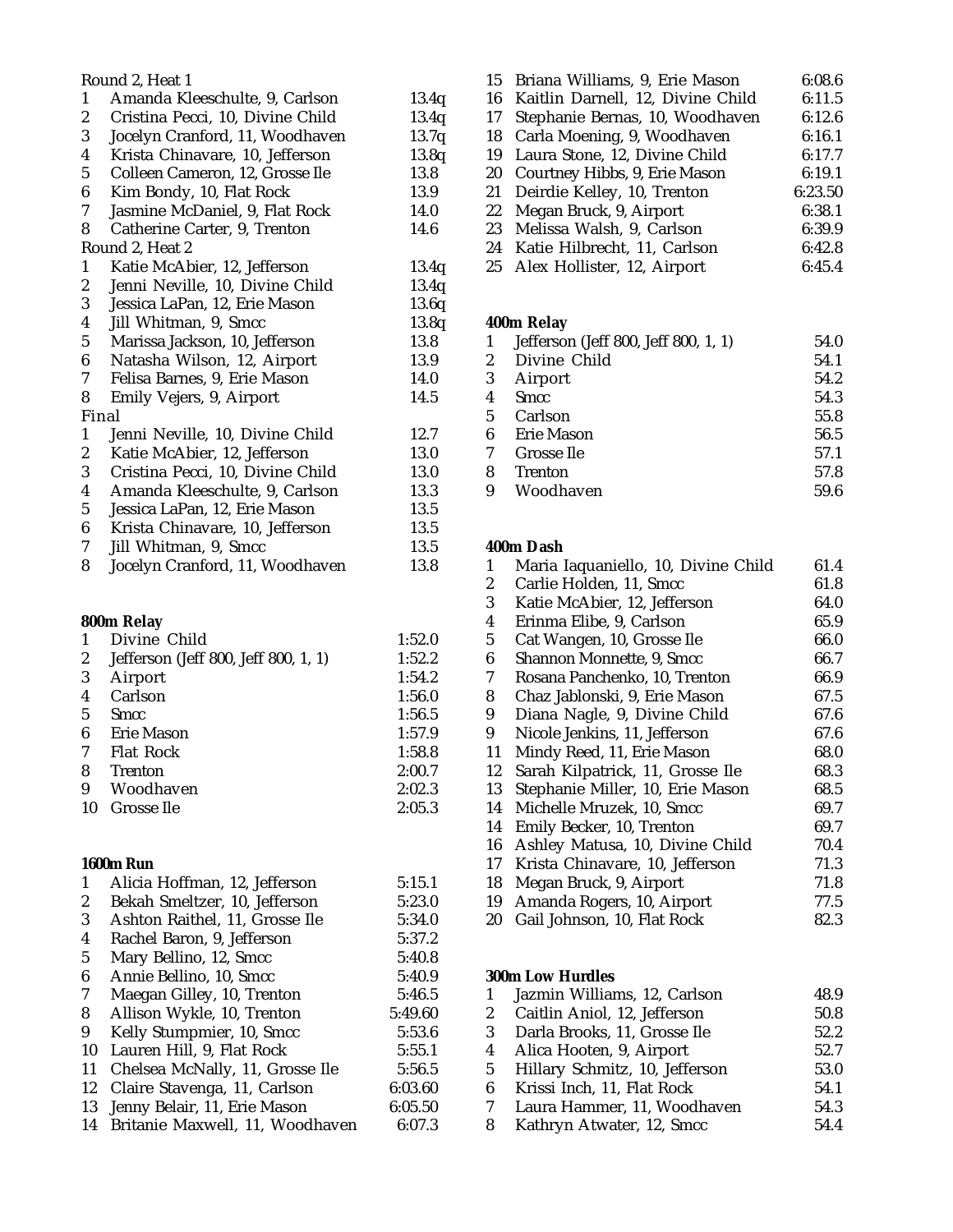| 9  | Haley Stein, 9, Smcc                 | 54.5 |
|----|--------------------------------------|------|
| 10 | Amanda Charney, 12, Grosse Ile       | 55.3 |
| 10 | Trisha Bussell, 11, Huron            | 55.3 |
| 12 | Shauna Harmon, 9, Erie Mason         | 55.5 |
| 13 | Kate Wigman, 10, Jefferson           | 56.8 |
| 14 | Jennifer Fulup, 12, Trenton          | 57.0 |
| 15 | Martha Miller, 10, Divine Child      | 57.2 |
| 16 | Natalie Bouchard, 11, Trenton        | 58.5 |
| 17 | Christa Rademacher, 11, Divine Child | 58.7 |
| 18 | Samantha Migiel, 12, Divine Child    | 59.1 |
| 18 | Elyse Flynn, 10, Trenton             | 59.1 |
| 20 | Hannah Reaume, 10, Flat Rock         | 59.6 |
| 21 | Samantha Merritt, 10, Erie Mason     | 60.2 |
| 21 | Stephanie Walker, 10, Carlson        | 60.2 |
| 23 | Aryn Chinavare, 12, Airport          | 60.5 |
| 24 | Olivia Zajac, 9, Carlson             | 60.8 |
| 25 | Christa Barnes, 11, Erie Mason       | 61.1 |
| 26 | Hannah Binecki, 9, Smcc              | 62.0 |
| 26 | Renne, Airport                       | 62.0 |
|    |                                      |      |

#### **800m Run**

| 1                | Alicia Hoffman, 12, Jefferson    | 2:27.8  |
|------------------|----------------------------------|---------|
| $\boldsymbol{2}$ | Kayleen Driscoll, 11, Flat Rock  | 2:29.6  |
| 3                | Ashton Raithel, 11, Grosse Ile   | 2:30.4  |
| 4                | Bekah Smeltzer, 10, Jefferson    | 2:31.3  |
| $\mathbf 5$      | Emily Welker, 10, Divine Child   | 2:35.6  |
| 6                | Rachel Baron, 9, Jefferson       | 2:36.3  |
| 7                | Mary Bellino, 12, Smcc           | 2:37.0  |
| 8                | Maegan Gilley, 10, Trenton       | 2:40.9  |
| 9                | Brittany Langton, 12, Smcc       | 2:41.5  |
| 10               | Stephanie Bernas, 10, Woodhaven  | 2:43.2  |
| 11               | Lindsay VanVorce, 12, Erie Mason | 2:44.7  |
| 12               | Lauren Lewis, 9, Divine Child    | 2:45.50 |
| 13               | Britanie Maxwell, 11, Woodhaven  | 2:45.6  |
| 14               | Dana Lebar, 11, Trenton          | 2:46.20 |
| 15               | Kayla Freel, 9, Erie Mason       | 2:46.9  |
| 16               | Allison Wykle, 10, Trenton       | 2:48.8  |
| 17               | Rachel Dee, 9, Woodhaven         | 2:49.60 |
| 18               | Caroline Barnard, 12, Grosse Ile | 2:49.6  |
| 19               | Rachel Upholzer, 11, Grosse Ile  | 2:51.90 |
| 20               | Kara Masserant, 9, Smcc          | 2:55.90 |
| 21               | Jackie Stewart, 10, Airport      | 2:57.80 |
| 21               | Melissa Walsh, 9, Carlson        | 2:57.80 |
|                  | 200m Dach                        |         |
|                  |                                  |         |

#### **200m Dash**

|                | Round 1, Heat 1                 |       |
|----------------|---------------------------------|-------|
| 1              | Jenni Neville, 10, Divine Child | 29.0q |
| $\mathbf{2}$   | Jocelyn Cranford, 11, Woodhaven | 29.2q |
| 3              | Amy Walker, 10, Airport         | 29.4q |
| $\overline{4}$ | Irene Couturier, 10, Jefferson  | 29.5q |
| 5 <sup>5</sup> | Mindy Reed, 11, Erie Mason      | 30.0  |
| 6              | Kim Bondy, 10, Flat Rock        | 30.5  |
|                | Round 1, Heat 2                 |       |
| $\mathbf{1}$   | Sierra Cousineau, 9, Smcc       | 28.0q |
|                | 2 Jessica LaPan, 12, Erie Mason | 28.8q |

| 3                | Alecia Agner, 9, Jefferson           | 30.5q |
|------------------|--------------------------------------|-------|
| 4                | Sarah Kilpatrick, 11, Grosse Ile     | 30.8q |
| $\sqrt{5}$       | Alica Hooten, 9, Airport             | 32.1  |
| 6                | Christa Rademacher, 11, Divine Child | 32.3  |
|                  | Brittany Johnson, 10, Carlson        | DNF   |
|                  | Round 1, Heat 3                      |       |
| $\mathbf{1}$     | Cristina Pecci, 10, Divine Child     | 27.5q |
| 2                | Rosana Panchenko, 10, Trenton        | 28.6q |
| 3                | Chelsey Savage, 9, Smcc              | 29.3q |
| 4                | Felisa Barnes, 9, Erie Mason         | 29.5q |
| 5                | Katelyn Boehm, 9, Airport            | 30.3  |
| 6                | Latrina Hill, 9, Woodhaven           | 30.9  |
|                  | Round 1, Heat 4                      |       |
| $\mathbf{1}$     | Rachel Heller, 9, Smcc               | 28.7q |
| $\boldsymbol{2}$ | Brittany Peterson, 9, Jefferson      | 28.8q |
| 3                | Colleen Cameron, 12, Grosse Ile      | 29.4q |
| 4                | Jasmine McDaniel, 9, Flat Rock       | 29.9q |
| 5                | Angel Carey, 9, Woodhaven            | 30.7  |
| 6                | Catherine Carter, 9, Trenton         | 31.5  |
|                  | Round 2, Heat 1                      |       |
| $\mathbf{1}$     | Jenni Neville, 10, Divine Child      | 28.1q |
| $\boldsymbol{2}$ | Cristina Pecci, 10, Divine Child     | 28.3q |
| 3                | Rosana Panchenko, 10, Trenton        | 28.4q |
| 4                | Chelsey Savage, 9, Smcc              | 29.0q |
| 5                | Irene Couturier, 10, Jefferson       | 29.1  |
| 6                | Jocelyn Cranford, 11, Woodhaven      | 29.9  |
| 7                | Alecia Agner, 9, Jefferson           | 30.5  |
| 8                | Sarah Kilpatrick, 11, Grosse Ile     | 30.5  |
|                  | Round 2, Heat 2                      |       |
| $\mathbf{1}$     | Rachel Heller, 9, Smcc               | 28.2q |
| $\boldsymbol{2}$ | Brittany Peterson, 9, Jefferson      | 28.4q |
| 3                | Sierra Cousineau, 9, Smcc            | 28.4q |
| 4                | Jessica LaPan, 12, Erie Mason        | 29.0q |
| 5                | Colleen Cameron, 12, Grosse Ile      | 29.3  |
| 6                | Amy Walker, 10, Airport              | 29.6  |
| 7                | Jasmine McDaniel, 9, Flat Rock       | 29.9  |
| 8                | Felisa Barnes, 9, Erie Mason         | 30.0  |
| Final            |                                      |       |
| 1                | Jenni Neville, 10, Divine Child      | 27.3  |
| $\boldsymbol{2}$ | Cristina Pecci, 10, Divine Child     | 27.8  |
| 3                | Brittany Peterson, 9, Jefferson      | 28.1  |
| 4                | Rachel Heller, 9, Smcc               | 28.3  |
| 5                | Sierra Cousineau, 9, Smcc            | 28.4  |
| 6                | Rosana Panchenko, 10, Trenton        | 29.0  |
| 7                | Chelsey Savage, 9, Smcc              | 29.3  |
| 8                | Jessica LaPan, 12, Erie Mason        | 29.4  |
|                  |                                      |       |

## **3200m Run**

|   | Alicia Hoffman, 12, Jefferson | 11:43.7 |
|---|-------------------------------|---------|
| 2 | Bekah Smeltzer, 10, Jefferson | 12:11.4 |
| 3 | Andrea Hoffman, 9, Jefferson  | 12:20.2 |
| 4 | Annie Bellino, 10, Smcc       | 12:24.7 |
| 5 | Emily DeSana, 9, Smcc         | 12:34.3 |
| 6 | Maegan Gilley, 10, Trenton    | 12:49.3 |
| 7 | Kelly Stumpmier, 10, Smcc     | 12:50.9 |
| 8 | Allison Wykle, 10, Trenton    | 12:52.8 |
|   |                               |         |